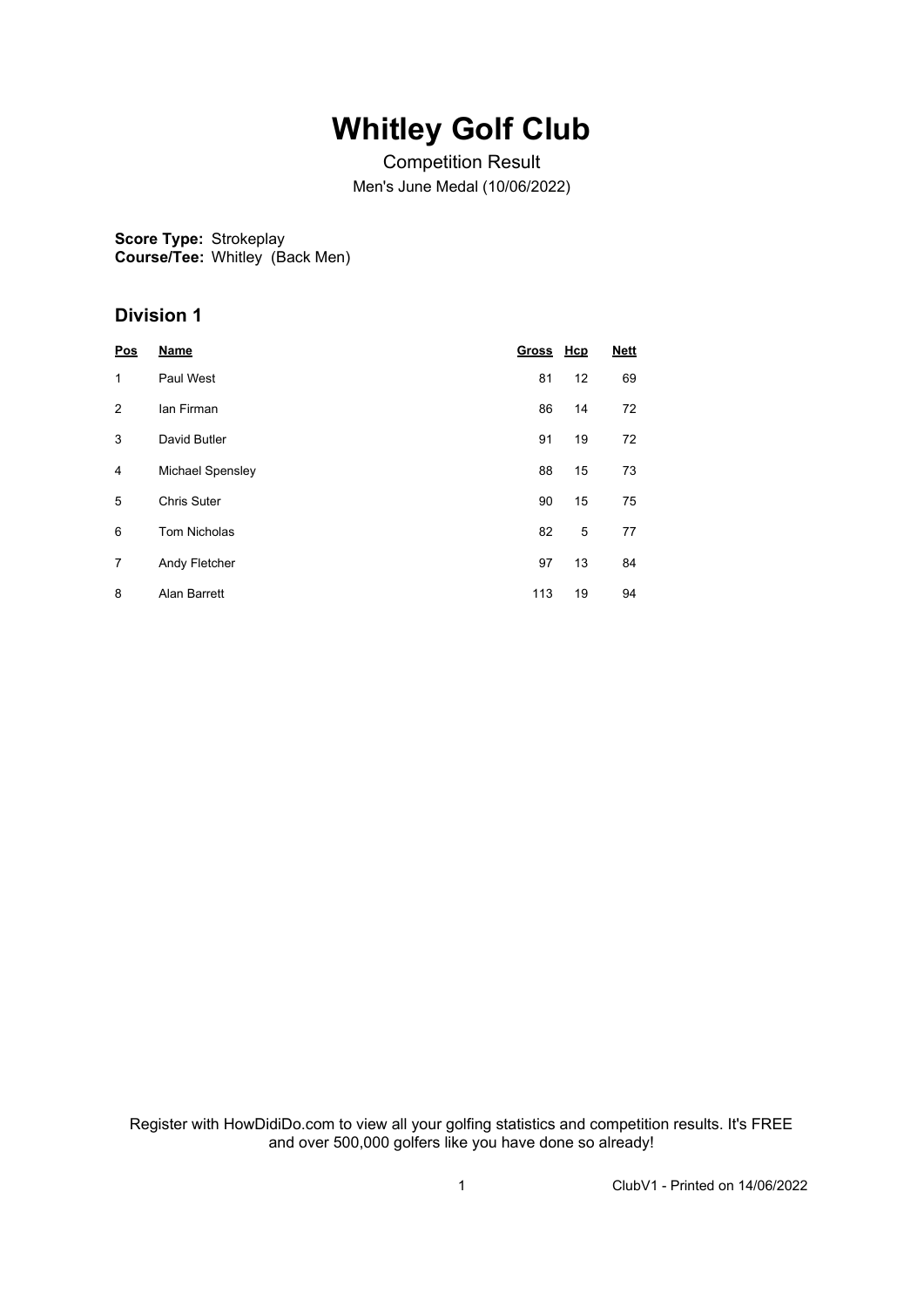**Score Type:** Strokeplay **Course/Tee:** Whitley (Back Men)

#### **Division 2**

| Pos  | <b>Name</b>            | Gross | Hcp | <b>Nett</b> |
|------|------------------------|-------|-----|-------------|
| 1    | <b>Andrew Lowe</b>     | 94    | 26  | 68          |
| 2    | David Sibun            | 89    | 20  | 69          |
| 3    | Rod Bracey             | 94    | 25  | 69          |
| 4    | <b>Robert Nicholas</b> | 100   | 29  | 71          |
| 5    | Anthony Jones          | 103   | 31  | 72          |
| 6    | Keith Hillman          | 95    | 23  | 72          |
| 7    | Tony Dance             | 96    | 22  | 74          |
| 8    | Jim Irwin              | 99    | 25  | 74          |
| 9    | <b>Nigel Elliott</b>   | 96    | 20  | 76          |
| $10$ | <b>Graham Peters</b>   | 113   | 37  | 76          |
| 11   | <b>Brian Carpenter</b> | 102   | 26  | 76          |
| 12   | Frank Whitmarsh        | 110   | 31  | 79          |
| 13   | <b>Bill Ruthven</b>    | 109   | 27  | 82          |
| 14   | David Cole             | 113   | 29  | 84          |
| 15   | <b>Martin Doughty</b>  | DQ    | 25  | DQ          |

Register with HowDidiDo.com to view all your golfing statistics and competition results. It's FREE and over 500,000 golfers like you have done so already!